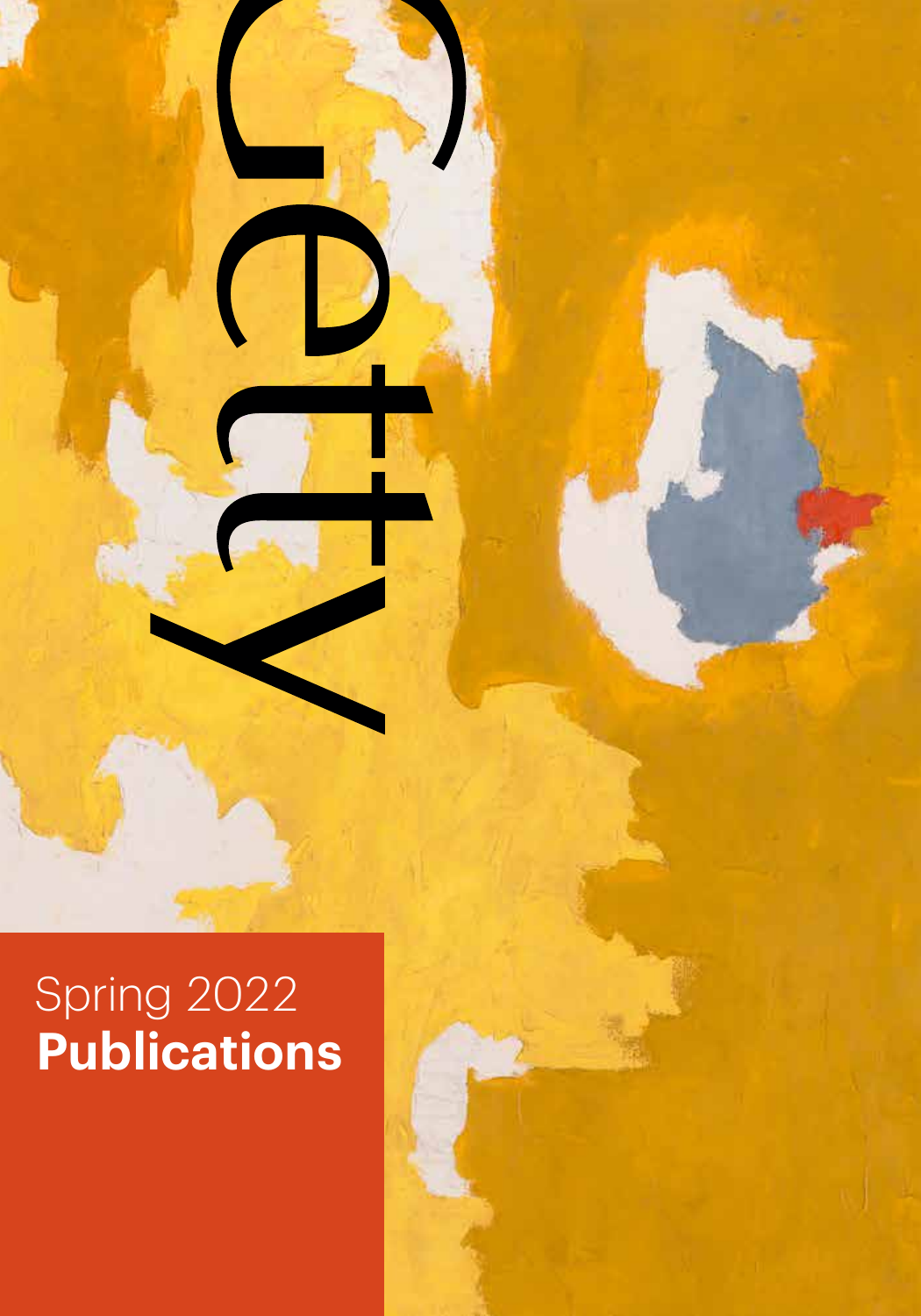Clyfford Still, PH-369, 1951. Oil on canvas, 80 × 71% inches (203.2 × 181.6 cm). Clyfford Still Museum, Denver, CO © 2021 City and County of Denver / ARS, NY. Courtesy of the Clyfford Still Museum, Denver, CO

J. Paul Getty Museum Getty Research Institute Getty Conservation Institute Getty Publications

#### To Order

#### **INDIVIDUALS**

Visit your local bookstore or call: 800 223-3431 (North America) 310 440-7059 (International) shop.getty.edu pubsinfo@getty.edu

#### **BOOKSTORES**

800 621-2736 (US and Canada) (44) 020 7079 4900 (UK and Europe)

#### Connect with Us

getty.edu/publications

## **R**y

For information about Getty Publications and future titles, sign up for Publication News, subscriptions.getty.edu

#### **AREA SALES RESTRICTIONS**

**OBE** World rights except United Kingdom and Commonwealth **COBE** Canada **COBEE** Not for sale in Commonwealth and Europe except Canada **USA** dependencies only **NAO** For sale in North America only

Denver, CO © 2021 City and County of Denver / ARS, NY. Courtesy of the Clyfford Still Museum, Denver, CO *Panel:* Antonio Cattani (Italian, active 1777–ca. 1790), after Ercole Lelli (Italian, 1702–1766), Écorché figure, seen from the front (detail), 1780. Etching and engraving, printed on five sheets, overall size of assembled sheets: 187 × 57 cm. Los Angeles, Getty Research Institute, 2014.PR.17\*\*.



*This illustrated volume examines the different methods artists and anatomists used to reveal the inner workings of the human body and evoke wonder in its form*



## **Flesh and Bones** The Art of Anatomy

*Monique Kornell, with contributions by Thisbe Gensler, Naoko Takahatake, and Erin Travers*

**MONIQUE KORNELL** is an independent scholar and curator who specializes in the history of anatomical book illustration and the study of anatomy by artists.

#### **EXHIBITION**

*Getty Research Institute Getty Center* February 22–July 10, 2022 At the intersection of science and art, this book explores themes of anatomy from the Renaissance to modern times. In Europe, illustrations that captured the structure of the body, spectacularly realized in early atlases like Andreas Vesalius's *De humani corporis fabrica libri septem* of 1543, found an audience with both medical practitioners and artists. Anatomy was a basic component of artistic training for centuries, as artists such as Michelangelo, famed for his anatomical knowledge, sought to master the representation of the human form.

*Flesh and Bones* examines the many inventive ways anatomy has been presented over the centuries, including an animated corpse displaying its own body for study, anatomized antique sculpture, spectacular life-size prints, delicate paper flaps, and 3-D stereoscopic photographs. Drawn primarily from the vast holdings of the Getty Research Institute, the over 150 striking images, which range in media from woodcut to neon, reveal the uncanny beauty of the human form under the skin.

**GETTY RESEARCH INSTITUTE** 248 pages, 8 × 11 inches 163 color illustrations ISBN 978-1-60606-769-7, hardcover ISBN 978-1-60606-770-3, e-book (PDF) US \$50.00 / UK £40.00 Academic Trade

**MARCH**

Art History



Medicine in Art

*Related Title* **Medicine in Art** ISBN 978-1-60606-044-5, PA US \$24.95 Trade, UK £16.99, 2010

**Getty Publications 1** Spring 2022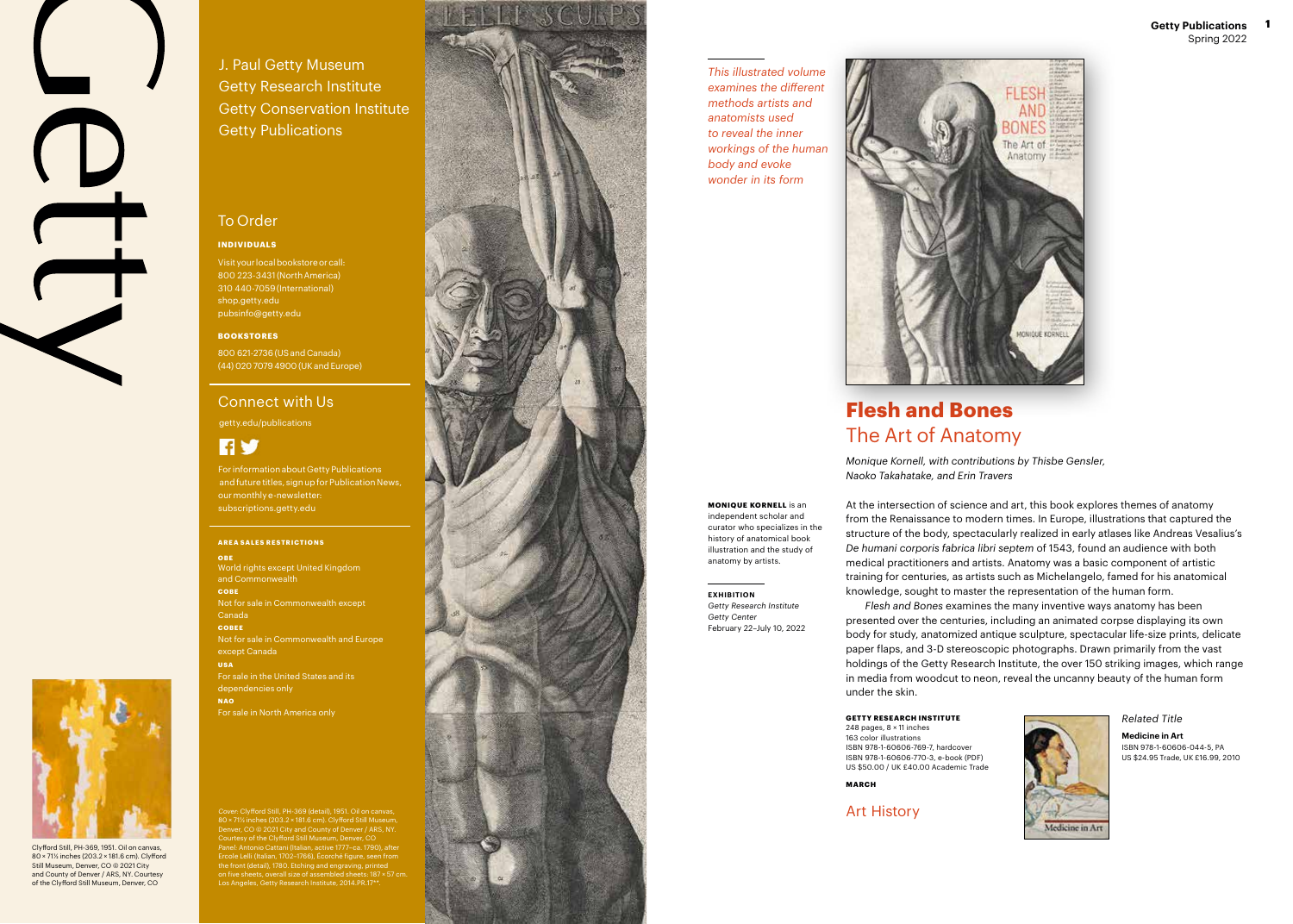*A fascinating study of Persia's interactions and exchange of influence with ancient Greece and the Roman Empire*



## **Persia** Ancient Iran and the Classical World

*Edited by Jeffrey Spier, Timothy Potts, and Sara E. Cole*

**JEFFREY SPIER** is senior curator of antiquities at the J. Paul Getty Museum.

**TIMOTHY POTTS** is Maria Hummer-Tuttle and Robert Tuttle Director of the J. Paul Getty Museum.

**SARA E. COLE** is assistant curator of antiquities at the J. Paul Getty Museum.

**EXHIBITION** *J. Paul Getty Museum Getty Villa* April 6 –August 8, 2022

in the sixth century BCE established one of the greatest world powers of antiquity. Extending from the borders of Greece to northern India, Persia was seen by the Greeks as a vastly wealthy and powerful rival and often as an existential threat. When the Macedonian king Alexander the Great finally conquered the Achaemenid Empire in 330 BCE, Greek culture spread throughout the Near East, but local dynasties—first the Parthian (247 BCE–224 CE) and then the Sasanian (224– 651 CE)—reestablished themselves. The rise of the Roman Empire as a world power quickly brought it, too, into conflict with Persia, despite the common trade that flowed through their territories. *Persia* addresses the political, intellectual, religious, and artistic relations

The founding of the first Persian Empire by the Achaemenid king Cyrus the Great

between Persia, Greece, and Rome from the seventh century BCE to the Arab conquest of 651 CE. Essays by international scholars trace interactions and exchanges of influence. With more than three hundred images, this richly illustrated volume features sculpture, jewelry, silver luxury vessels, coins, gems, and inscriptions that reflect the Persian ideology of empire and its impact throughout Persia's own diverse lands and the Greek and Roman spheres.

**J. PAUL GETTY MUSEUM** 432 pages, 9% × 11% inches 409 color and 7 b/w illustrations, 3 maps ISBN 978-1-60606-680-5, hardcover US \$65.00 / UK £50.00 Academic Trade

**MAY**

**Antiquities** 



*This abundantly illustrated book is an illuminating exploration of the impact of medieval imagery on three hundred years of visual culture*



## **The Fantasy of the Middle Ages** An Epic Journey through Imaginary Medieval Worlds

*Larisa Grollemond and Bryan C. Keene*

#### **LARISA GROLLEMOND** is assistant curator of manuscripts

at the J. Paul Getty Museum. **BRYAN C. KEENE** is an assistant professor of art history at Riverside City College and a former associate curator of manuscripts at the J. Paul Getty Museum.

#### **EXHIBITION**

*J. Paul Getty Museum Getty Center* June 21–September 11, 2022 From the soaring castles of Sleeping Beauty to the bloody battles of *Game of Thrones*, from Middle-earth in *The Lord of the Rings* to mythical beasts in Dungeons & Dragons, and from Medieval Times to the Renaissance Faire to Disneyland, the Middle Ages have inspired artists, playwrights, filmmakers, gamers, and writers for centuries. Indeed, no other historical era has captured the imaginations of so many creators.

This volume aims to uncover the many reasons why the Middle Ages have proven so flexible—and applicable—to a variety of modern moments from the eighteenth through the twenty-first century. These "medieval" worlds are often the perfect ground for exploring contemporary cultural concerns and anxieties, saying much more about the time and place in which they were created than they do about the actual conditions of the medieval period. With over 140 color illustrations, from sources ranging from thirteenth-century illuminated manuscripts to contemporary films and video games, and a preface by *Game of Thrones* costume designer Michele Clapton, *The Fantasy of the Middle Ages* will surprise and delight both enthusiasts and scholars.

**J. PAUL GETTY MUSEUM** 144 pages, 9 × 101/4 inches 142 color illustrations ISBN 978-1-60606-758-1, hardcover ISBN 978-1-60606-760-4, e-book (EPUB) ISBN 978-1-60606-759-8, e-book (PDF) US \$29.95 / UK £25.00 Trade

**JULY**

**Manuscripts** 



US \$60.00 Academic Trade, UK £45.00, 2019 **Toward a Global Middle Ages**

ISBN 978-1-60606-598-3, PA US \$60.00 Academic Trade, UK £45.00, 2019

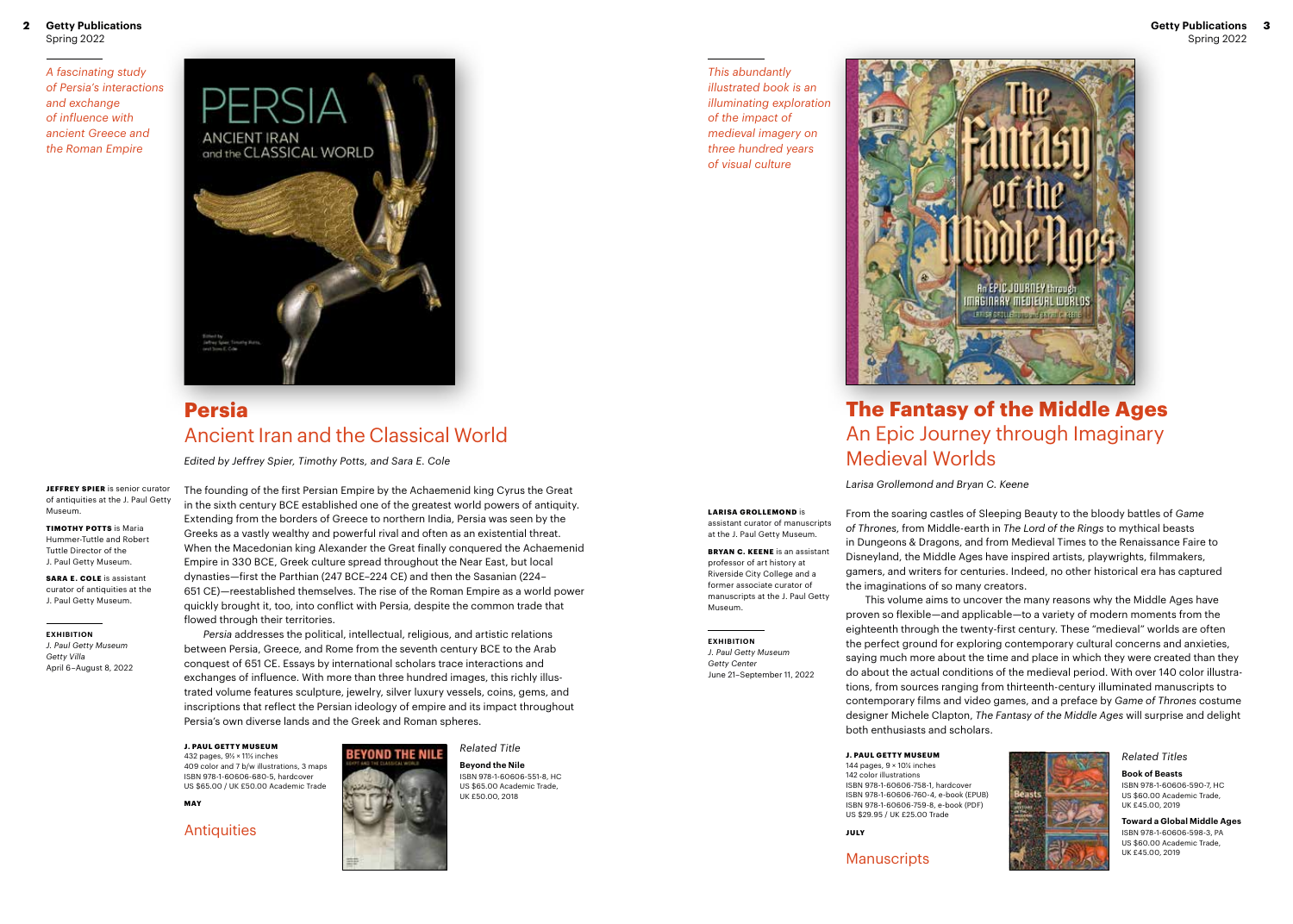**The Artist's Materials** This groundbreaking series examines the lives, materials, and techniques of influential modern artists and presents issues in the preservation and conservation of their works



## **Clyfford Still**

*Susan F. Lake and Barbara A. Ramsay*

Among the most radical of the great American Abstract Expressionist painters, Clyfford Still has also long been among the least studied. This volume, based on the authors' materials research and enriched by their unprecedented access to Still's artworks, paints, correspondence, studio records, and personal library, provides the first detailed account of his materials, working methods, and techniques. Initial chapters provide an engaging and erudite overview of the artist's life. Subsequent chapters trace the development of his visionary style, offer in-depth materials analysis of selected works from each decade of his career, and suggest new approaches to the care and conservation of his paintings.

**SUSAN F. LAKE** recently retired from her position as director of collection management and chief conservator at the Hirshhorn Museum and Sculpture Garden, Smithsonian Institution, Washington, DC.

**BARBARA A. RAMSAY** is chief conservator at the John and Mable Ringling Museum of Art. She was the first conservator for the Clyfford Still and Patricia A. Still Estate.

**GETTY CONSERVATION INSTITUTE**

176 pages, 71/2 × 10 inches 100 color and 27 b/w illustrations ISBN 978-1-60606-695-9, paperback ISBN 978-1-60606-721-5, e-book (EPUB) ISBN 978-1-60606-763-5, e-book (PDF) US \$40.00 / UK £30.00 Academic Trade

**APRIL**

#### **Conservation**

**Hans Hofmann** *Dawn V. Rogala* 160 pages, 7 ½ × 10 inches 55 color and 17 b/w illustrations ISBN 978-1-60606-487-0, PA US \$40.00 Academic Trade, UK £30.00, 2016



# **HANS HOFMANI** THE ARTIST'S MATERIAL THE ARTIST'S MATERI

**Jean Paul Riopelle** *Marie-Claude Corbeil, Kate Helwig, and Jennifer Poulin*

96 pages, 7 ½ × 10 inches 28 color and 6 b/w illustrations, 4 line drawings ISBN 978-1-60606-086-5, PA US \$40.00 Academic Trade, UK £30.00, 2011



## **Franz Kline**

*Corina E. Rogge with Zahira Véliz Bomford*

One of the seminal figures of the American Abstract Expressionist movement, Franz Kline—unlike most artists in his circle—did not often write or talk about his own art. This is perhaps why he is less well known within the movement. This volume rectifies that, looking at both Kline's life and work, from his early years in Pennsylvania to his later success in New York City. The authors' presentation of rigorous examination and scientific analysis of more than thirty of Kline's paintings from the 1930s through the 1960s provides invaluable insight into his life, materials, and techniques.

**CORINA E. ROGGE** is the Andrew W. Mellon Research Scientist at the Museum of Fine Arts, Houston, and the Menil Collection.

**ZAHIRA VÉLIZ BOMFORD** is an independent art historian and art conservator based in London.

#### **GETTY CONSERVATION INSTITUTE**

160 pages,  $7\frac{1}{2} \times 10$  inches 75 color and 17 b/w illustrations ISBN 978-1-60606-764-2, paperback ISBN 978-1-60606-765-9, e-book (EPUB) ISBN 978-1-60606-766-6, e-book (PDF) US \$40.00 / UK £30.00 Academic Trade

**AUGUST**

#### Conservation



**Sam Francis** *Debra Burchett-Lere and Aneta Zebala*

> 160 pages, 7½ × 10 inches 98 color and 18 b/w illustrations ISBN 978-1-60606-583-9, PA US \$40.00 Academic Trade, UK £30.00, 2019



**HE ARTIST'S MATERIAL Willem de Kooning** *Susan F. Lake*

ISBN 978-1-60606-594-5, PA US \$40.00 Academic Trade, 6 graphs

112 pages, 7 ½ x 10 inches 34 color and 17 b/w illustrations, ISBN 978-1-60606-021-6, PA US \$40.00 Academic Trade, UK £30.00, 2010

**Lucio Fontana** *Pia Gottschaller*

152 pages, 7 ½ × 10 inches 76 color and 18 b/w illustrations ISBN 978-1-60606-114-5, PA US \$50.00 Academic Trade, UK £40.00, 2012



# **Sidney Nolan**



3 charts

UK £30.00, 2020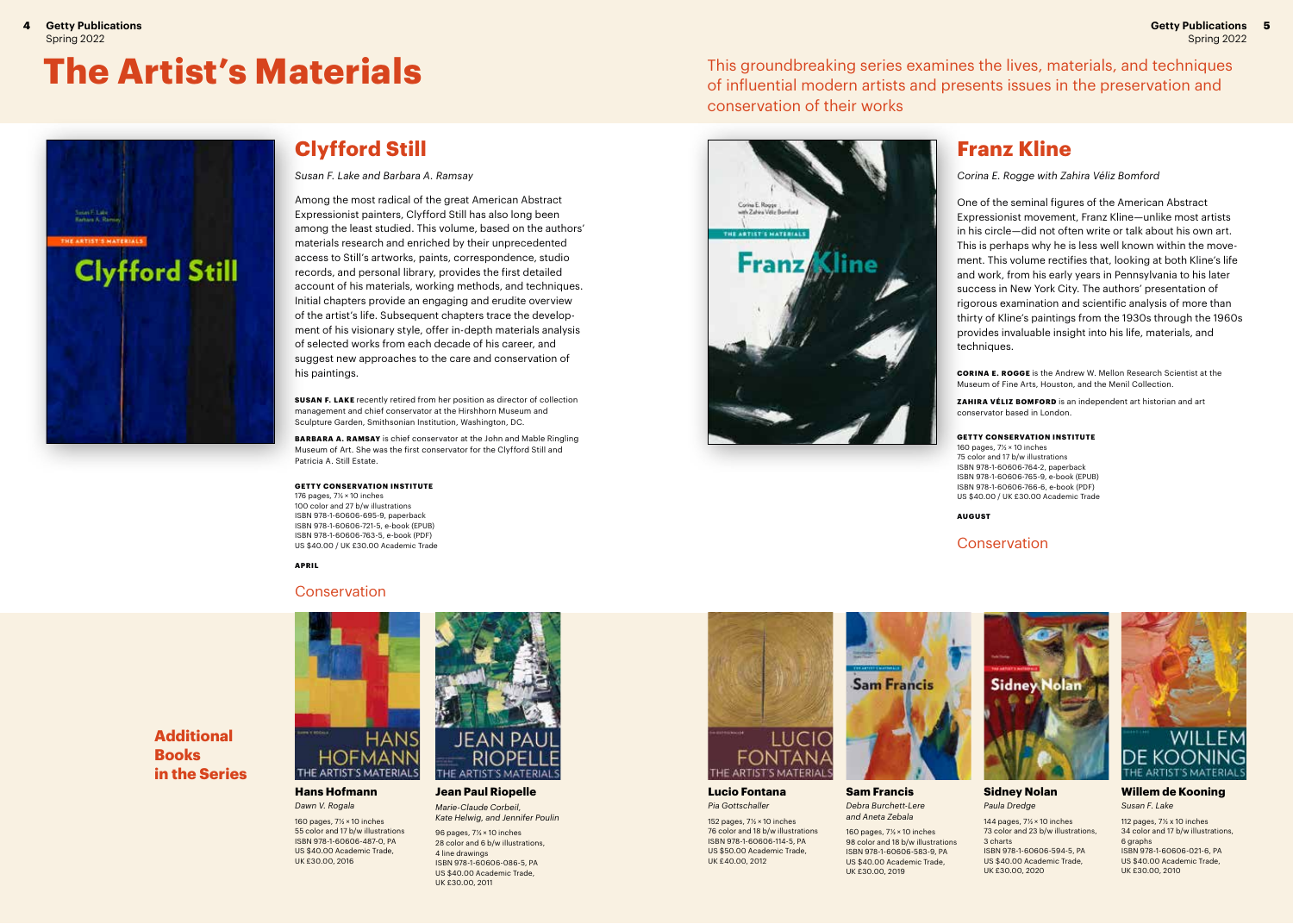**6 Getty Publications** Spring 2022

> *For the first time, Anton Wagner's groundbreaking 1935 book that launched the study of Los Angeles as an urban metropolis is available in English*



## **Los Angeles** The Development, Life, and Structure of the City of Two Million in Southern California

*Anton Wagner*

*Edited by Edward Dimendberg; translated by Timothy Grundy*

#### **EDWARD DIMENDBERG** is professor of humanities at the University of California, Irvine.

**TIMOTHY GRUNDY** is an independent translator based in Los Angeles.

No book on the emergence of Los Angeles, today a metropolis of more than four million people, has been more influential or elusive than this volume by Anton Wagner. Originally published in German in 1935 as *Los Angeles: Werden, Leben und Gestalt der Zweimillionenstadt in Südkalifornien*, it is one of the earliest geographical investigations of a city understood as a series of layered landscapes. Wagner demonstrated that despite its geographical disadvantages, Los Angeles grew rapidly into a dominant urban region, bolstered by agriculture, real estate development, transportation infrastructure, tourism, the oil and automobile industries, and the film business. Although widely reviewed upon its initial publication, his book was largely forgotten until reintroduced by architectural historian Reyner Banham in his 1971 classic *Los Angeles: The Architecture of Four Ecologies*.

This definitive translation is annotated by Edward Dimendberg and preceded by his substantial introduction, which traces Wagner's biography and intellectual formation in 1930s Germany and contextualizes his work among that of other geographers. It is an essential work for students, scholars, and curious readers interested in urban geography and the rise of Los Angeles as a global metropolis.

#### **GETTY RESEARCH INSTITUTE**

Texts & Documents series 384 pages, 7 × 10 inches 51 b/w illustrations, 20 maps, 16 tables ISBN 978-1-60606-755-0, paperback ISBN 978-1-60606-756-7, e-book (PDF) US \$70.00 / UK £55.00 Short



**History** 

**JULY**

*The story of Seville's Archive of the Indies reveals how current views of the sixteenth and seventeenth centuries are based on radical historical revisionism in Spain in the late 1700s*



## **The Invention of the Colonial Americas** Data, Architecture, and the Archive of the Indies, 1781–1844

*Byron Ellsworth Hamann*

#### **BYRON ELLSWORTH HAMANN**'s research is focused on the con-

nections linking the Americas and Europe in the early modern world.

*The Invention of the Colonial Americas* is an architectural history and mediaarchaeological study of changing theories and practices of government archives in Enlightenment Spain. It centers on an archive created in Seville for storing Spain's pre-1760 documents about the New World. To fill this new archive, older archives elsewhere in Spain—spaces in which records about American history were stored together with records about European history—were dismembered. The Archive of the Indies thus constructed a scholarly apparatus that made it easier to imagine the history of the Americas as independent from the history of Europe, and vice versa.

In this meticulously researched book, Byron Ellsworth Hamann explores how building layouts, systems of storage, and the arrangement of documents were designed to foster the creation of new knowledge. He draws on a rich collection of eighteenth-century architectural plans, descriptions, models, document catalogs, and surviving buildings to present a literal, materially precise account of archives as assemblages of spaces, humans, and data—assemblages that were understood circa 1800 as capable of actively generating scholarly innovation.

**GETTY RESEARCH INSTITUTE** 328 pages, 8 x 10 inches 97 color and 25 b/w illustrations 3 tables, 4 charts ISBN 978-1-60606-773-4, hardcover ISBN 978-1-60606-775-8, e-book (PDF) US \$60.00 / UK £45.00 Short

**AUGUST**

**History** 

*Related Title*

**The Los Angeles Central Library** ISBN 978-1-60606-490-0, HC US \$45.00 Academic Trade, UK £35.00, 2016



LOS ANGELES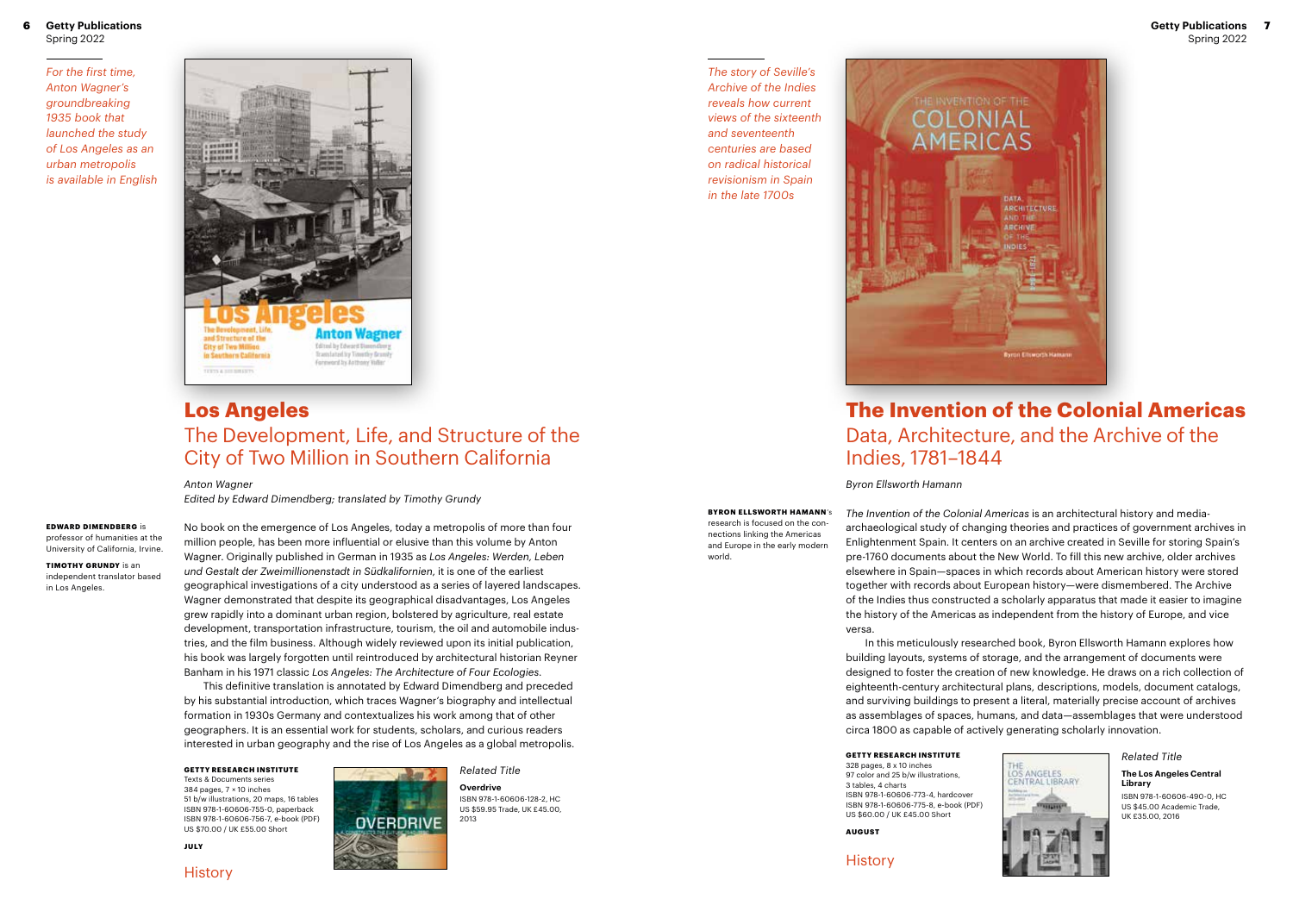#### **8 Getty Publications** Spring 2022

*A practical, comprehensive resource on the complex behaviors of plastics written expressly for conservation and cultural heritage professionals*



## **Properties of Plastics** A Guide for Conservators

*Thea B. van Oosten*

**THEA B. VAN OOSTEN** is a conservation scientist, educator, and internationally regarded expert on the behavior and properties of

plastics.

Almost every museum in the world is confronted with plastics in their collections. Research initiatives and knowledge concerning the conservation of heritage objects made of plastics have proliferated over the last twenty-five years, necessitating this up-to-date, comprehensive resource. Intended as a highly practical guide for the conservation community, this authoritative book offers information essential to understanding plastics, polymers, and rubber/elastomers and their behaviors in the cultural heritage context. Numerous graphs, diagrams, and illustrations allow readers to compare the mechanical, physical, thermal, and optical properties of these substances during conservation. Aimed at the hands-on museum practitioner, this book will assist professionals in choosing the appropriate methods and materials for preserving and treating plastic objects.

Complementing the main chapters, fifty-six illustrated "fact sheets" summarize, at a glance, the properties of those plastics most commonly found in museum collections. Six informative case studies present real-world examples of current conservation approaches to works of art and design made of plastics and rubber/ elastomers. Under the expert authorship of Thea B. van Oosten, conservation scientist, educator, and internationally regarded authority on the behavior and properties of plastics, this instructive volume is destined to become an invaluable resource for the field.

#### **GETTY CONSERVATION INSTITUTE**

320 pages, 71/2 × 91/4 inches 251 color and 161 b/w illustrations, 15 tables ISBN 978-1-60606-693-5, paperback ISBN 978-1-60606-768-0, e-book (PDF) US \$70.00 / UK £55.00 Short



*Related Title* **Modern Metals in Cultural Heritage** ISBN 978-1-60606-605-8, PA US \$60.00 Short, UK £45.00, 2019

# **Now** Available

*Available for a limited time, this artist's book by renowned visual artist Tacita Dean explores her chance encounters with objects in the archives of the Getty Research Institute*



## **Monet Hates Me**

#### *Tacita Dean*

**TACITA DEAN** is a British artist who was born in 1965 in Canterbury. She lives and works in Berlin and Los Angeles.

As the Getty Research Institute artist in residence in 2014–15, Tacita Dean was asked to define a subject and identify a path of research. What she proposed instead was a project titled "The Importance of Objective Chance as a Tool of Research." Her idea was to allow chance to be her guide. Dean researched randomly, picking out boxes from the collections without knowing their contents, meandering through objects and images from sources as varied as medieval alchemy books to twentieth-century artist letters. *Monet Hates Me* features reproductions of fifty artworks she created from Getty's archival holdings along with enlightening texts that expand on her method of research and illustrate her encounters with the archives.

#### **GETTY RESEARCH INSTITUTE**

368 pages, 6% × 9 inches 161 color and 75 b/w illustrations ISBN 978-1-60606-777-2, paperback US \$50.00 Trade NAO

Art History

*Related Title*

**Artists and Their Books / Books and Their Artists** ISBN 978-1-60606-573-0, HC US \$49.95 Trade, UK £40.00, 2018



**AUGUST** Conservation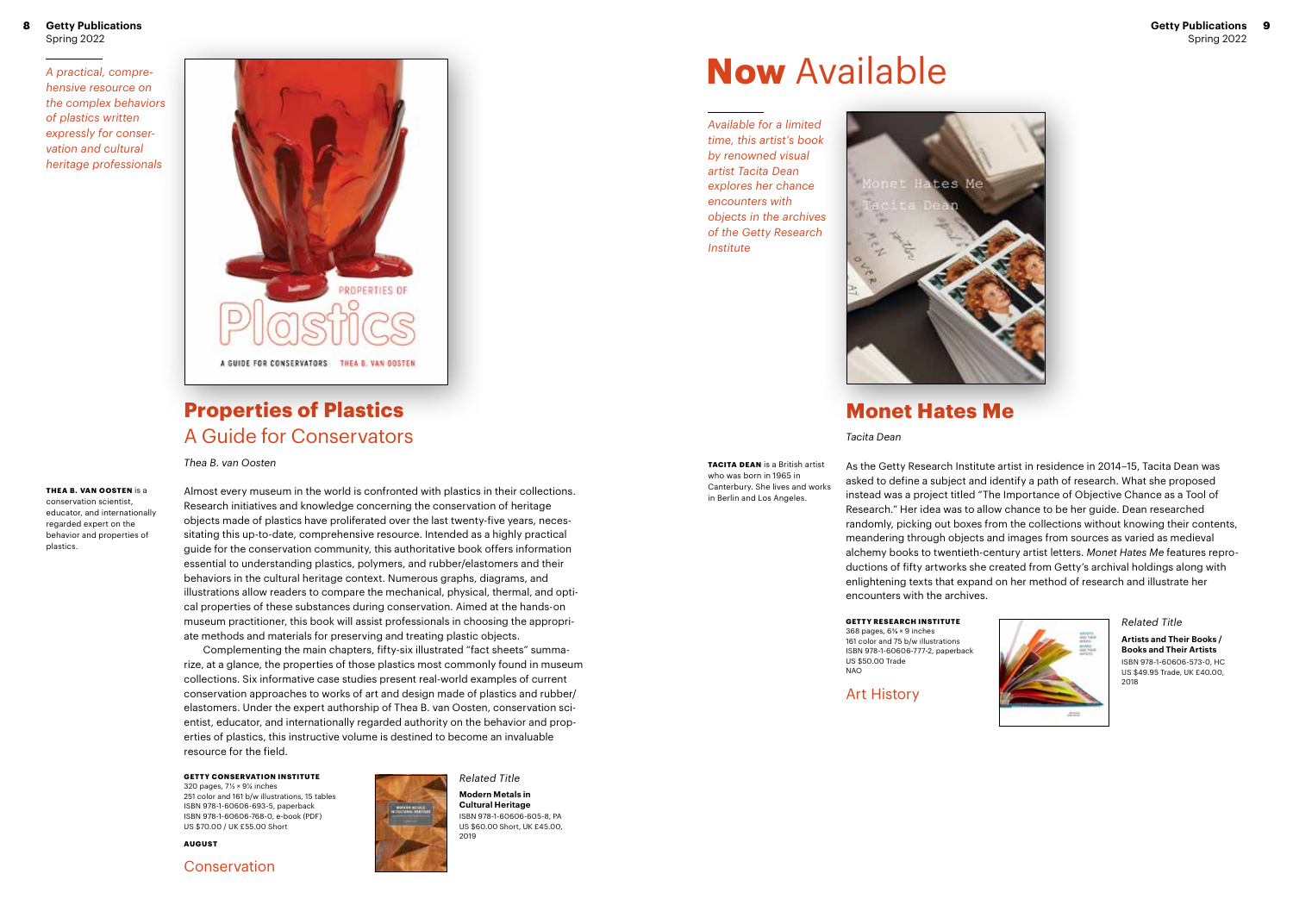*Presenting dynamic research, this publication explores two millennia of cultural interactions between Egypt, Greece, and Rome*



## **Egypt and the Classical World**  Cross-Cultural Encounters in Antiquity

*Edited by Jeffrey Spier and Sara E. Cole*

**JEFFREY SPIER** is senior curator of antiquities at the J. Paul Getty Museum.

**SARA E. COLE** is assistant curator of antiquities at the J. Paul Getty Museum.

From Mycenaean weaponry found among the cargo of a Bronze Age shipwreck off the Turkish coast to the Egyptian-inspired domestic interiors of a luxury villa built in Greece during the Roman Empire, *Egypt and the Classical World* documents two millennia of cultural and artistic interconnectedness in the ancient Mediterranean. This open-access volume gathers pioneering research from the Getty scholars' symposium that helped shape the major international loan exhibition *Beyond the Nile: Egypt and the Classical World* (J. Paul Getty Museum, 2018).

Generously illustrated essays consider a range of artistic and other material evidence, including archaeological finds, artworks, and inscriptions, to shed light on cultural interactions between Egypt, Greece, and Rome from the Late Period and Ptolemaic dynasty to the Roman Empire. The military's role as a conduit of knowledge and ideas in the Bronze Age Aegean, and an in-depth study of hieroglyphic Egyptian inscriptions found on Roman obelisks offer but two examples of scholarly lacunae addressed by this publication. Specialists across the fields of art history, archaeology, Classics, Egyptology, and philology will benefit from the volume's investigations into syncretic processes that enlivened and informed nearly twenty-five hundred years of dynamic cultural exchange.

#### getty.edu/publications/egypt-classical-world

#### **J. PAUL GETTY MUSEUM**

#### **ONLINE** 62 color and 24 b/w illustrations, 1 map ISBN 978-1-60606-738-3 FREE

**E-BOOK** 62 color and 24 b/w illustrations, 1 map ISBN 978-1- 60606 -739 - 0 (EPUB) ISBN 978-1- 60606 -757-4 (MOBI) FREE

202 pages,  $8\frac{1}{2} \times 11$  inches 62 color and 24 b/w illustrations, 1 map ISBN 978-1- 60606 -737- 6, paperback US \$50.00 / UK £40.00 Short

**PRINT**

*This innovative volume is the first to address the conservation of contemporary art incorporating biological materials such as plants, foods, bodily fluids, or genetically engineered organisms*

PROCEEDINGS **Living Matter: The Preservation of Biological Materials in Contemporary Art** 



## **Living Matter**  The Preservation of Biological Materials in Contemporary Art

An International Conference Held in Mexico City, June 3–5, 2019

*Edited by Rachel Rivenc and Kendra Roth*

**RACHEL RIVENC** is head of conservation and preservation at the Getty Research Institute.

**KENDRA ROTH** is the conservator responsible for sculpture and decorative arts in the department of modern and contemporary art at the Metropolitan Museum of Art.

Eggshells, flowers, onion peels, sponge cake, dried bread, breast milk, bacteria, living organisms—these are just a few of the biological materials that contemporary artists are using to make art. But how can works made from such perishable ingredients be preserved? And what logistical, ethical, and conceptual dilemmas might be posed by doing so?

Because they are prone to rapid decay, even complete disappearance, biological materials used in art pose a range of unique conservation challenges. This groundbreaking book probes the issues associated with displaying, collecting, and preserving these unique works of art. The twenty-four papers from the conference present a range of case studies, prominently featuring artists' perspectives, as well as conceptual discussions, thereby affording a comprehensive and richly detailed overview of current thinking and practices on this topic. *Living Matter* is the first publication to explore broadly the role of biological materials in the creative process and present a variety of possible approaches to their preservation.

#### getty.edu/publications/living-matter

#### **GETTY CONSERVATION INSTITUTE**

#### **ONLINE** 232 color and 6 b/w illustrations, 4 videos, 3 tables ISBN 978-1-60606-689-8 FREE

**MAY**

**E-BOOK** 236 color and 6 b/w illustrations, 3 tables ISBN 978-1- 60606 -767-3 (EPUB) ISBN 978-1- 60606- 688-1 (MOBI) FREE

**PRINT** 260 pages, 8½ × 11 inches 236 color and 6 b/w illustrations, 3 tables ISBN 978-1-60606-687-4, paperback US \$70.00 / UK £55.00 Short

**JULY**

**Antiquities** 

Conservation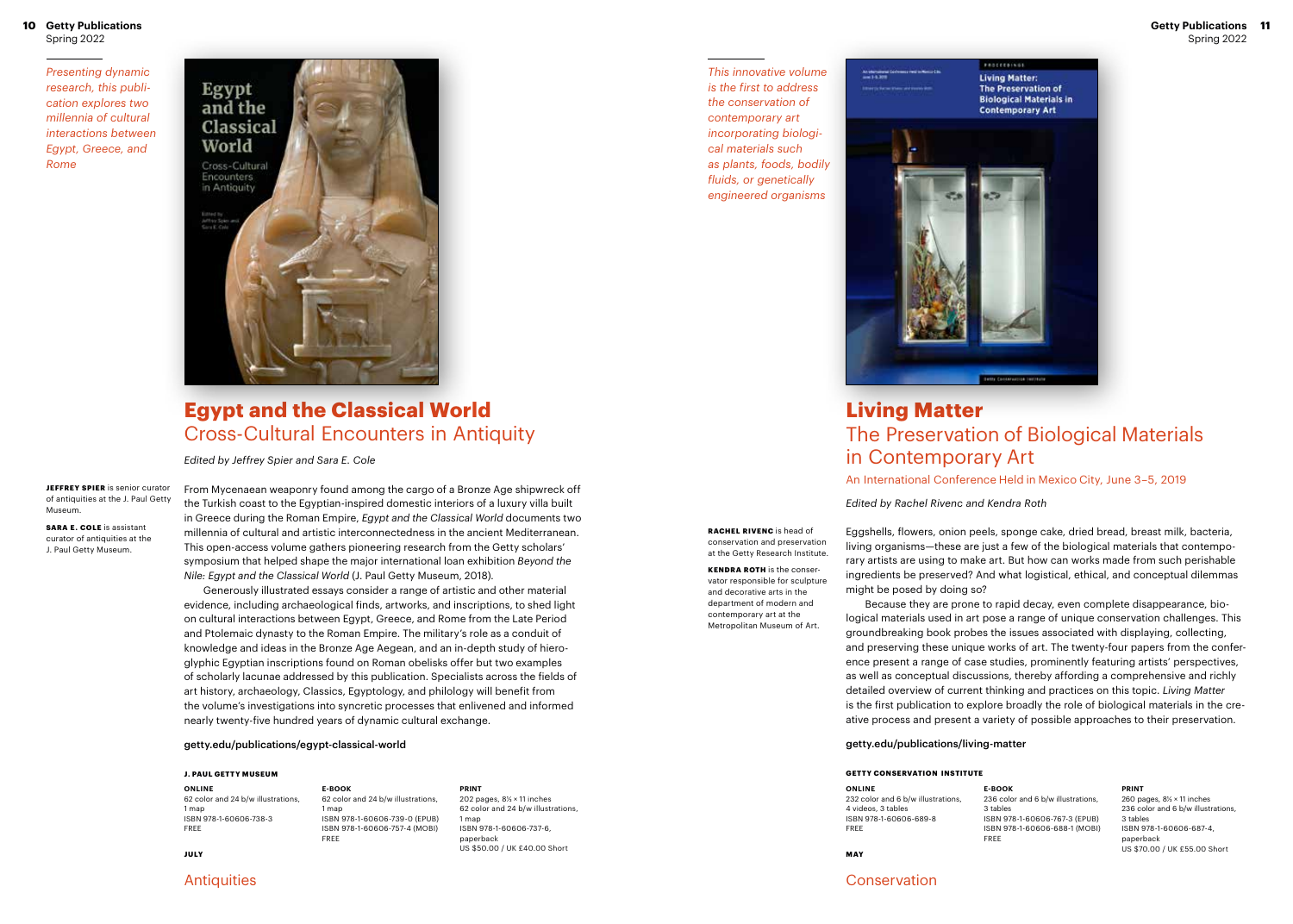## **Open Access** Print and Digital Editions

Featuring high-resolution zoomable images, interactive maps, linked notes and glossaries, and 360-degree views of select objects, these open-access catalogues are available for free online and in multiple formats for download, including PDF, EPUB, and MOBI/Kindle.

Printed reference editions are also available for purchase.

## Collections of the J. Paul Getty Museum



*Recently Published*

**French Rococo Ébénisterie in the J. Paul Getty Museum**

*Gillian Wilson and Arlen Heginbotham Edited and with an introduction by Anne-Lise Desmas*

**getty.edu/publications /rococo**

**Ancient Lamps in the J. Paul Getty Museum** *Jean Bussière and Birgitta Lindros Wohl* **getty.edu/publications /ancientlamps J. PAUL GETTY MUSEUM**

1,893 color illustrations, 56 line drawings, interactive map ISBN 978-1-60606-515-0

**PRINT / E-BOOK** 510 pages, 8½ × 11 inches 632 color illustrations, 56 line drawings, 1 map ISBN 978-1-60606-513-6, PA

**ONLINE**

FREE

FREE 2017



**Ancient Carved Ambers in the J. Paul Getty Museum**

*Faya Causey*

**getty.edu/publications**

**/ambers**

**J. PAUL GETTY MUSEUM**

**ONLINE** 157 color illustrations, 10 charts ISBN 978-1-60606-051-3 FREE

#### **PRINT / E-BOOK**

306 pages, 8½ × 11 inches 124 color illustrations, 10 charts ISBN 978-1-60606-634-8, PA US \$75.00 Short, UK £60.00 ISBN 978-1-60606-635-5, e-book FREE 2020



#### **Ancient Terracottas from South Italy and Sicily in the J. Paul Getty Museum**

**J. PAUL GETTY MUSEUM**

389 color and 21 b/w illustrations ISBN 978-1-60606-631-7

**ONLINE**

FREE

*Maria Lucia Ferruzza With Claire L. Lyons*

**getty.edu/publications /terracottas**

**J. PAUL GETTY MUSEUM**

**ONLINE** 240 color illustrations, interactive map ISBN 978-1-60606-123-7

**PRINT / E-BOOK** FREE US \$130.00 Short, UK £100.00 ISBN 978-1-60606-514-3, e-book



**PRINT / E-BOOK** 320 pages, 8½ × 11 inches 389 color and 21 b/w illustrations ISBN 978-1-60606-630-0, PA US \$75.00 Short, UK £60.00 ISBN 978-1-60606-632-4, e-book

FREE 2021

FREE

#### 250 pages, 8½ × 11 inches 72 color illustrations, 1 map ISBN 978-1-60606-486-3, PA US \$70.00 Short, UK £55.00 ISBN 978-1-60606-485-6, e-book 2016

**Roman Mosaics in the J. Paul Getty Museum**

*Alexis Belis*

**getty.edu/publications /romanmosaics**

#### **J. PAUL GETTY MUSEUM**

**ONLINE** 93 color and 5 b/w illustrations. 4 interactive maps ISBN 978-1-60606-499-3 FREE

#### **PRINT / E-BOOK** 72 pages, 8½ × 11 inches 29 color and 4 b/w illustrations 5 maps ISBN 978-1-60606-497-9, PA US \$35.00 Short, UK £27.50 ISBN 978-1-60606-498-6, e-book FREE 2016



Anthologies and Proceedings

#### **Mummy Portraits of Roman Egypt**

**Emerging Research from the APPEAR Project** *Edited by Marie Svoboda* 

*and Caroline Cartwright* **getty.edu/publications /mummyportraits**

**J. PAUL GETTY MUSEUM**

**ONLINE** 196 color illustrations, 26 diagrams and tables ISBN 978-1-60606-652-2 FREE

#### **PRINT / E-BOOK**

228 pages, 8½ × 11 inches 169 color illustrations, 26 diagrams and tables ISBN 978-1-60606-654-6, PA US \$60.00 Short, UK £45.00 ISBN 978-1-60606-653-9, e-book FREE 2020

> CORPYS VASORVM **ANTIQVORVM**



#### **Values in Heritage Management**

*Edited by Erica Avrami, Susan Macdonald, Randall Mason, and David Myers*

**/heritagemanagement**

#### **GETTY CONSERVATION INSTITUTE**

**ONLINE** 78 color illustrations ISBN 978-1-60606-619-5

**PRINT / E-BOOK** 258 pages, 7 × 10 inches 78 color illustrations ISBN 978-1-60606-618-8, PA US \$50.00 Short, UK £40.00 ISBN 978-1-60606-620-1, e-book FREE

# **Their Legacy** *Edited by Jens M. Daehner,*

**getty.edu/publications**

**ONLINE**

**GETTY CONSERVATION INSTITUTE**

**ONLINE** 149 color illustrations, 19 videos

375 color and 48 b/w illustrations, 42 line drawings, 44 charts/tables ISBN 978-1-60606-540-2 FREE

188 pages, 8½ × 11 inches 149 color illustrations ISBN 978-1-60606-538-9, PA US \$62.00 Short, UK £48.00 ISBN 978-1-60606-537-2, e-book

Corpus Vasorum Antiquorum

## **Corpus Vasorum**

#### **Antiquorum, Fascicule 10 Athenian Red-Figure Column and Volute Kraters**

*Despoina Tsiafakis*

**getty.edu/publications /cva10**

#### **J. PAUL GETTY MUSEUM** Corpus Vasorum Antiquorum series

**ONLINE** 164 color illustrations, 30 line drawings ISBN 978-1-60606-603-4 FREE

FREE 2018

**PRINT / E-BOOK** 162 pages, 8½ × 11 inches

164 color illustrations, 30 line drawings ISBN 978-1-60606-601-0, HC US \$130.00 Short, UK £100.00 ISBN 978-1-60606-602-7, e-book FREE 2019

## **Keep It Moving? Conserving Kinetic Art**

*Edited by Rachel Rivenc and Reinhard Bek*

*and Ambra Spinelli* **getty.edu/publications /keepitmoving**

**/artistryinbronze**

*Kenneth Lapatin,* 

#### **J. PAUL GETTY MUSEUM GETTY CONSERVATION INSTITUTE** Symposium Proceedings series

ISBN 978-1-60606-536-5 FREE

**PRINT / E-BOOK PRINT / E-BOOK**

424 pages, 8½ × 11 inches 375 color and 48 b/w illustrations, 42 line drawings, 44 charts/tables ISBN 978-1-60606-541-9, PA US \$99.00 Short, UK £75.00 ISBN 978-1-60606-542-6, e-book FREE

2017





**Emerging Approaches and Research Directions getty.edu/publications**

FREE

2019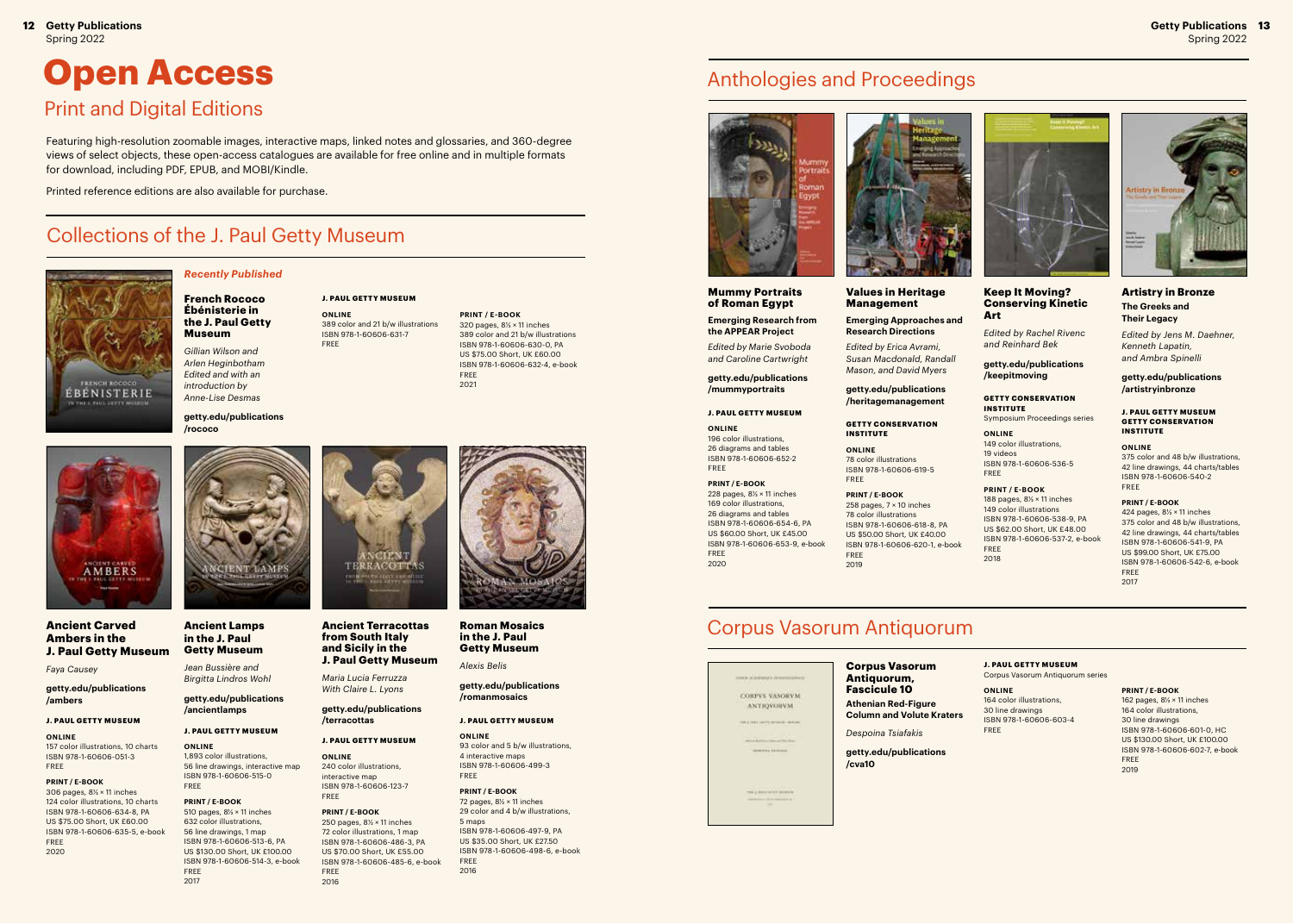# **Recent** Publications



**978-1-60606-747-5, HC** US \$50.00 Academic Trade, UK £40.00



**978-1-60606-735-2, PA** US \$24.95 Academic Trade, UK £18.99



**978-1-60606-670-6, HC** US \$40.00 Academic Trade, UK £30.00



**978-1-60606-730-7, HC** US \$60.00 Academic Trade, UK £45.00



US \$70.00 Short, UK £55.00



**978-1-60606-740-6, PA** US \$60.00 Short, UK £45.00



**978-1-60606-694-2, HC** US \$70.00 Academic Trade, UK £55.00



**978-1-60606-683-6, PA** US \$30.00 Academic Trade, NAO



**978-1-60606-744-4, HC** US \$50.00 Academic Trade, UK £40.00



**978-1-60606-732-1, HC** US \$40.00 Trade, NAO



**978-1-60606-734-5, HC** US \$70.00 Short, UK £55.00





**978-1-60606-742-0, HC** US \$60.00 Short, UK £45.00



**978-1-60606-686-7, HC**



**978-1-60606-697-3, PA** US \$59.95 Short, UK £45.00



**978-1-60606-723-9, PA** US \$75.00 Short, UK £60.00

THE RENAISSANC

**978-1-60606-696-6, PA** US \$65.00 Short, UK £50.00



**978-1-60606-698-0, HC** US \$35.00 Trade, UK £27.00



**978-1-947440-06-7, HC** US \$17.99 Trade, UK £13.99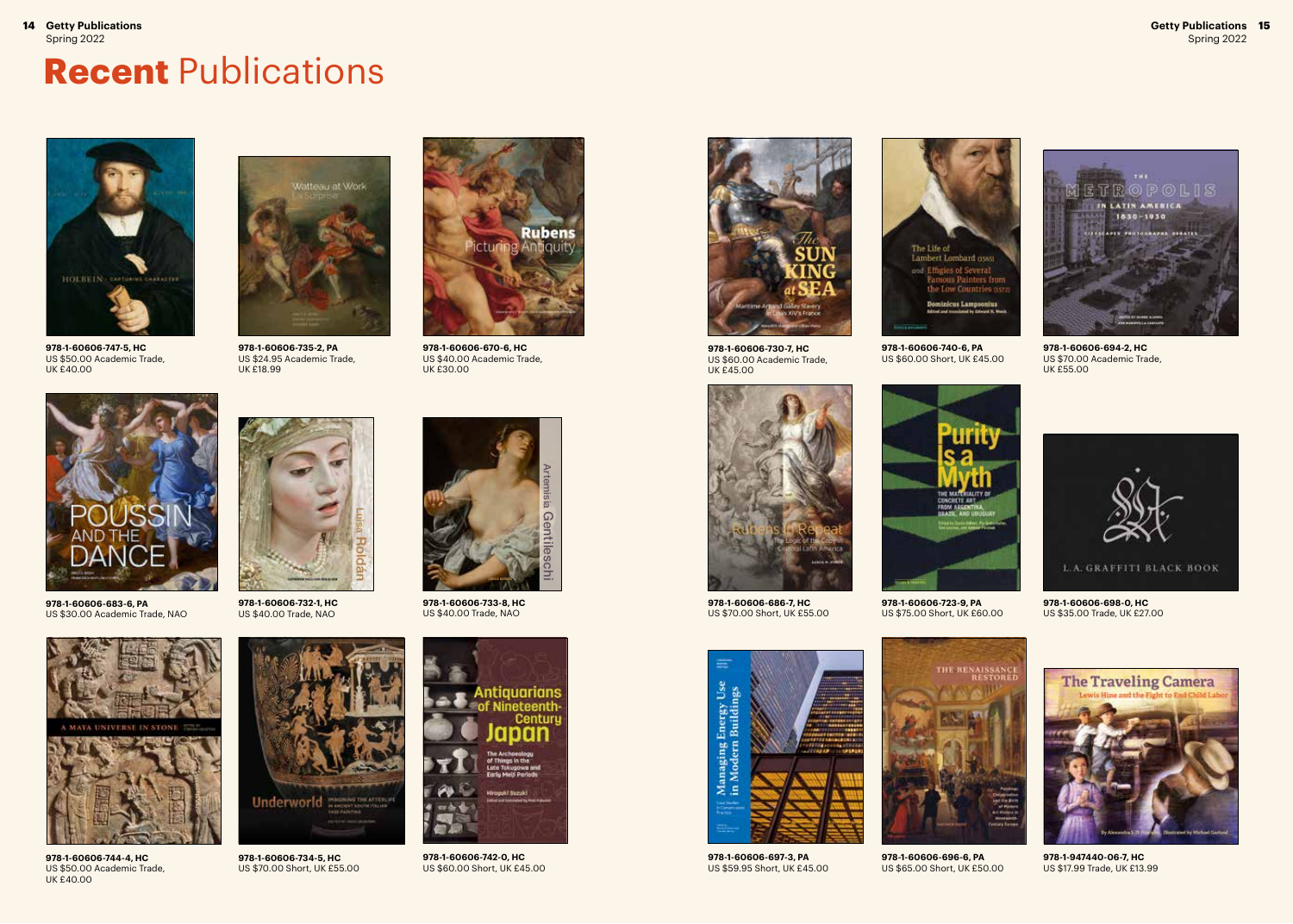

## **Getty Research Journal, No. 15**

The *Getty Research Journal* presents peer-reviewed articles on the visual arts of all cultures, regions, and time periods. Topics relate to Getty collections, initiatives, and broad research interests. The journal welcomes a diversity of perspectives and methodological approaches, and seeks to include work that expands narratives on global culture.

This issue features essays on hairstyles of Roman matrons in the second century CE; a notebook of designs by eighteenth-century Italian architect Filippo Baldi; French photographer Hippolyte Bayard's images of the 1848 Revolution; an album of nineteenth-century photographs by Hippolyte Bayard at the J. Paul Getty Museum; drawing manuals for women in the 1850s and 1860s by French artist Marie-Élisabeth Cavé; the restoration studio Maison Kiewert in Paris and the practice of active conservation in the first decade of the twentieth century; the 1943 book *Amazonia* by Brazilian artist Maria Martins; a watercolor illustration depicting the urban Century City project developed by the firm Welton Becket & Associates; metaphor and intermediality in artist Claes Oldenburg's poetry between 1956 and 1962; and an integrated approach to research-based 3-D modeling in digital art and architectural history.

#### **GETTY RESEARCH INSTITUTE**

232 pages, 7 × 10 inches 108 color illustrations, 1 chart ISBN 978-1-60606-776-5, paperback

For more information, please contact: subscriptions@press.uchicago.edu

**MARCH**



This catalog presents books scheduled for publication and distribution from March 1 to August 31, 2022. All prices and/or publication dates are subject to change without notice.

**ORDERS FOR INDIVIDUALS** Shop online at shop.getty.edu

Order by phone: 800 223-3431 (North America) 310 440-7059 (International)

Order by mail: The Getty Store Attn: Mail Order 1200 Getty Center Drive, Suite 1200 Los Angeles, CA 90049 gettystore@getty.edu

Please contact us for shipping rates. California sales tax will be added to all orders shipped to California. Customer service hours are 9 a.m. to 5 p.m. Pacific Time, Monday through Friday (except holidays). We accept MasterCard, Visa, Discover, and American Express.

#### **DESK COPIES**

To request a desk copy of a book that has already been adopted for course use, please send on school letterhead the title of the course, expected enrollment, and the name of the bookstore that placed the order. Mail your request to "Attn: Desk Copies" at the address below. Requests can also be e-mailed to publicity@getty.edu.

#### **EXAMINATION COPIES**

To request an examination copy, please send on school letterhead the name and description of the course, expected enrollment, and term in which it will be taught. Mail your request to "Attn: Exam Copies" at the address below. Requests can also be e-mailed to publicity@getty.edu.

### **REVIEW COPIES** publicity@getty.edu.

Requests can be e-mailed to

**MAILING ADDRESS FOR DESK AND EXAMINATION COPIES**

Getty Publications Marketing Department 1200 Getty Center Drive, Suite 500 Los Angeles, CA 90049

#### **AREA SALES RESTRICTIONS**

**OBE** World rights except United Kingdom and Commonwealth **COBE** Not for sale in Commonwealth

- except Canada **COBEE** Not for sale in Commonwealth
- and Europe except Canada **USA** For sale in the United States and its
- dependencies only **NAO** For sale in North America only

#### **UNLESS OTHERWISE NOTED, GETTY PUBLICATIONS ARE DISTRIBUTED IN THE UNITED STATES BY:**

Chicago Distribution Center 11030 South Langley Avenue Chicago, IL 60628 800 621-2736 Telephone 773 702-7000 Telephone 800 621-8476 Fax custserv@press.uchicago.edu

#### **US SALES REPRESENTATION**

Arizona; California; Nevada; New Mexico; Texas Gary Hart 818 956-0527 Telephone 818 243-4676 Fax ghart@press.uchicago.edu

Connecticut; Delaware; Maine; Maryland; Massachusetts; New Hampshire; New Jersey; New York; Pennsylvania; Rhode Island; Vermont; Washington, DC Jeremy Tescher 917 664-1270 Telephone 773 702-9756 Fax jtescher@uchicago.edu

Illinois; Indiana; Iowa; Kansas; Kentucky; Michigan; Minnesota; Missouri; Nebraska; North Dakota; Ohio; South Dakota; West Virginia; Wisconsin Bailey Walsh 608 558-0199 Telephone 773 702-9756 Fax bwalsh@press.uchicago.edu

Alaska; Colorado; Hawaii; Idaho; Montana; Oregon; Utah; Washington; Wyoming Bob Rosenberg 415 564-1248 Telephone 888 491-1248 Fax bob@bobrosenberggroup.com

Florida (except Panhandle); Southern Georgia Geoff Rizzo Southern Territory Associates 772 223-7776 Telephone 877 679-6913 Fax rizzosta@yahoo.com

North Carolina; South Carolina; Virginia; Knoxville, TN Angie Smits Southern Territory Associates 336 574-1879 Telephone 336 275-3290 Fax hasmits@aol.com

Alabama; Louisiana; Mississippi; West Tennessee Tom Caldwell Southern Territory Associates 773 450-2695 Telephone tomcaldwell79@gmail.com

Arkansas; Oklahoma Rayner Krause Southern Territory Associates 972 618-1149 Telephone/Fax knrkrause@aol.com

Florida Panhandle; Northern Georgia; Chattanooga, TN Teresa Rolfe Kravtin Southern Territory Associates 706 882-9014 Telephone 706 882-4105 Fax trkravtin@charter.net

For questions regarding your sales representation in the US, please contact: Levi Stahl, Marketing Director University of Chicago Press 1427 East 60th Street Chicago, IL 60637 773 702-0289 Telephone 773 702-9756 Fax levi@uchicago.edu

#### **CANADIAN SALES REPRESENTATION**

Mical Moser Lexa Publishers' Representative 718 781-2770 Telephone 514 843-9094 Fax micalmoser@me.com

#### \**Cleo and Cornelius, Don't Let the Beasties Escape This Book!, If . . ., Maria Sibylla Merian, Photographic, and The Traveling Camera* are sold and distributed in North

America by ABRAMS 195 Broadway, 9th Floor New York, NY 10007 Please direct all inquiries to: Kate Folkers Director, Distribution Services 212 229-7165 Telephone 212 414-5785 Fax kfolkers@abramsbooks.com

#### **OUTSIDE THE US AND CANADA**

John Wiley & Sons Ltd Customer Services Department European Distribution Centre New Era Estate, Oldlands Way Bognor Regis, West Sussex PO22 9NQ United Kingdom (44) 01243 843 291 Telephone (44) 01243 843 274 Fax trade@wiley.com

Sales representation by Yale University Press, London 47 Bedford Square, London WC1B 3DP United Kingdom (44) 020 7079 4900 Telephone (44) 020 7079 4901 Fax sales@yaleup.co.uk

For more information on individual territories, please visit: yalebooks.co.uk/pid/page/representation

#### **FOR QUESTIONS REGARDING SALES AND MARKETING**

Joanne Kenny Sales Manager Getty Publications 1200 Getty Center Drive, Suite 500 Los Angeles, CA 90049 USA 310 440-6119 Telephone 310 440-7758 Fax jkenny@getty.edu

HC Hardcover PA Paperback

**FORMAT**